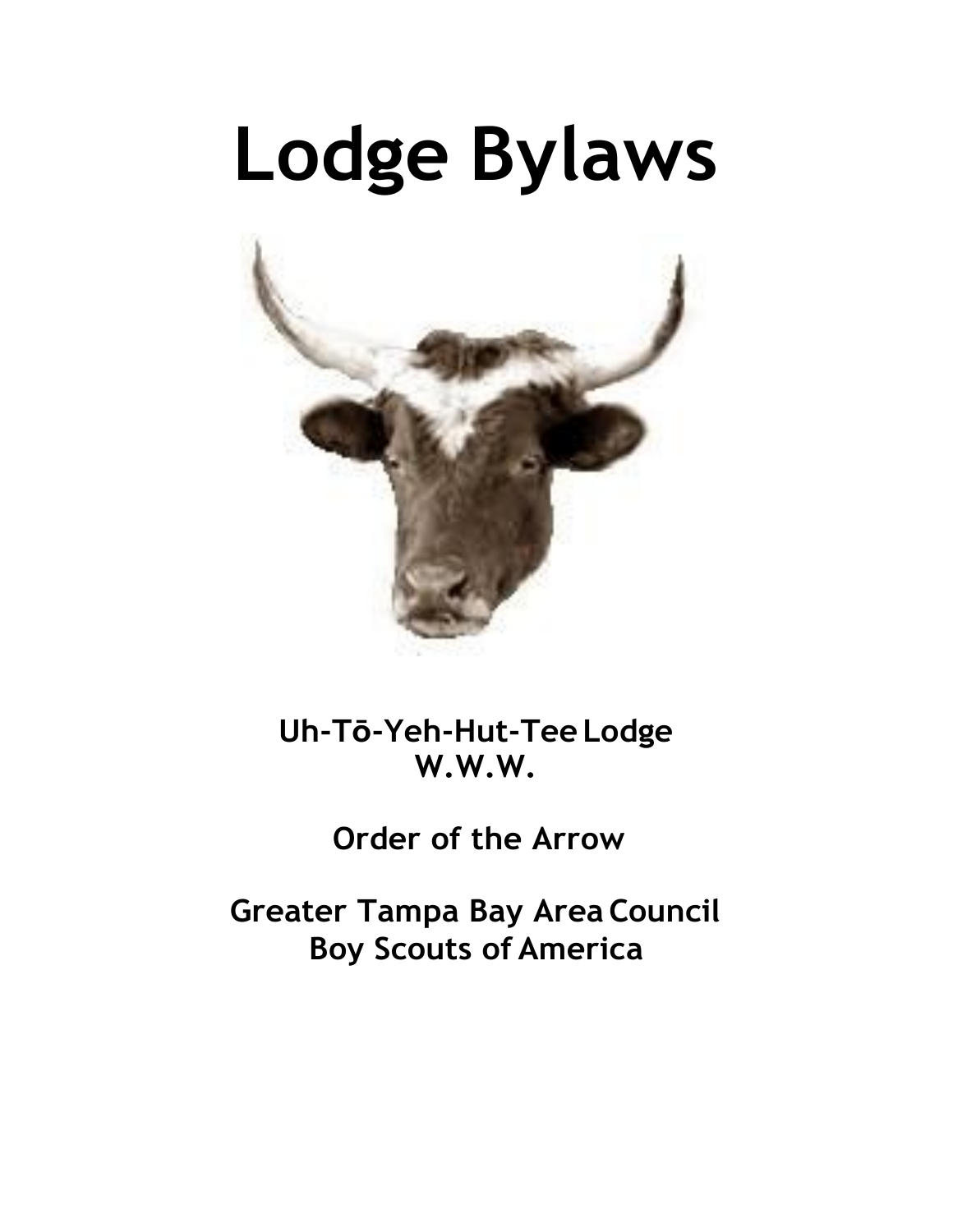# **Uh-Tō-Yeh-Hut-Tee Lodge, W.W.W. Lodge Bylaws**

## **TABLE OF CONTENTS**

| <b>Article and Section</b>                                                                                                                                                                    | Page |
|-----------------------------------------------------------------------------------------------------------------------------------------------------------------------------------------------|------|
| <b>Mission Statement</b>                                                                                                                                                                      | 3    |
| Article One<br>Section 1.1 - Name and Affiliation                                                                                                                                             | 3    |
| <b>Article Two</b><br>Section 2.1 - Election and Nomination to Membership<br>Section 2.2 - Lodge Year and Lodge Dues<br>Section 2.3 - Brotherhood Membership<br>Section 2.4 - The Vigil Honor | 3    |
| <b>Article Three</b><br>Section 3.1 - Lodge Officers and Structure<br>Section 3.2 - Advisers<br>Section 3.3 - Chapters                                                                        | 4    |
| <b>Article Four</b><br>Section 4.1 - Financial Matters                                                                                                                                        | 6    |
| Article Five<br>Section 5.1 - Voting                                                                                                                                                          | 6    |
| <b>Article Six</b><br>Section 6.1 - Insignia and Branding                                                                                                                                     | 7    |
| Article Seven<br>Section 7.1 - Meetings and Events                                                                                                                                            | 7    |
| Article Eight<br>Section 8.1 - Amendments                                                                                                                                                     | 8    |
| Article Nine<br>Section 9.1 - Traditions of the Lodge                                                                                                                                         | 8    |
| Article Ten<br>Section 10.1 - Lodge Property                                                                                                                                                  | 8    |
| Article Eleven<br>Section 11.1 - Social Media and Website                                                                                                                                     | 9    |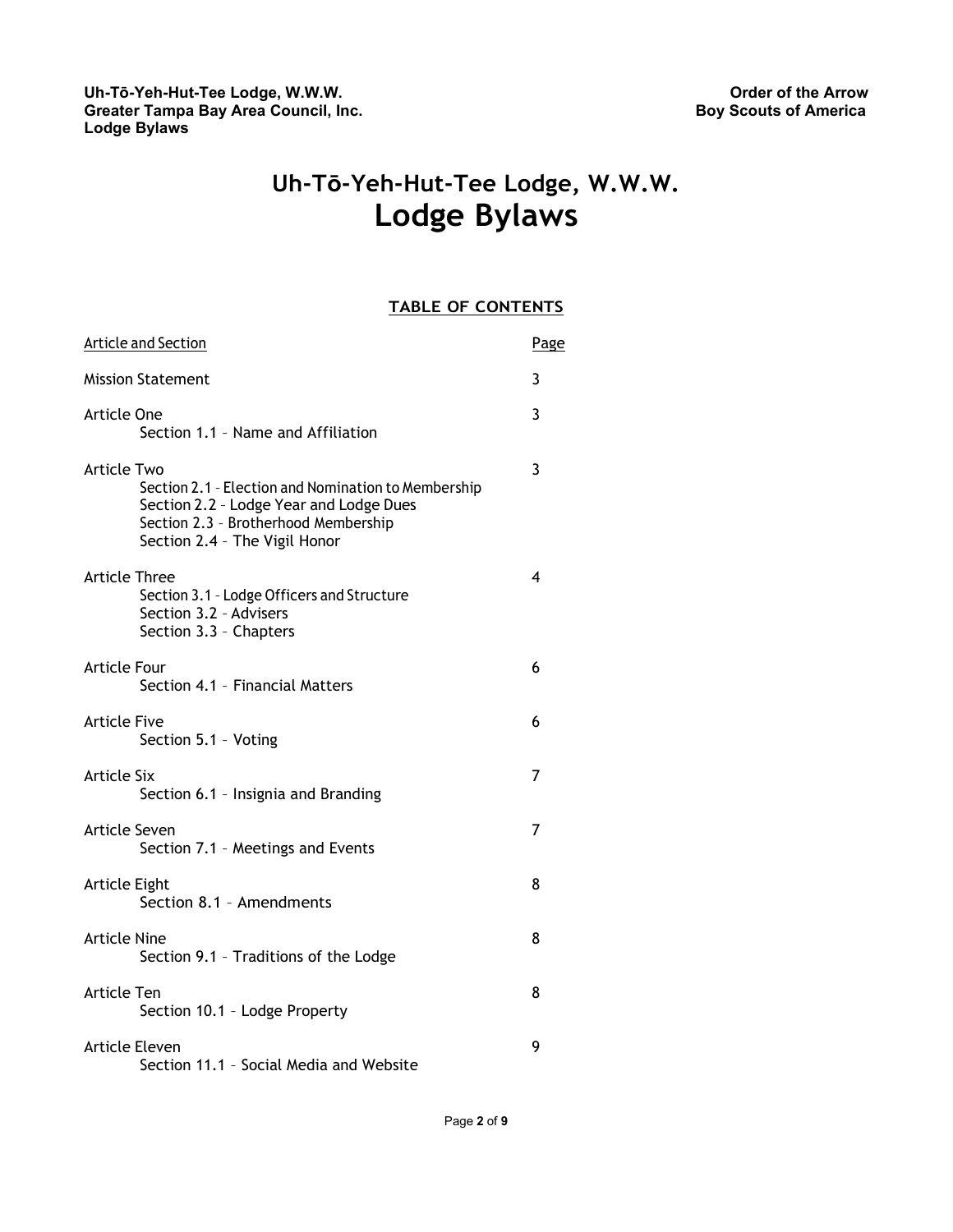## **MISSION STATEMENT**

<span id="page-2-1"></span><span id="page-2-0"></span>The mission of Uh-Tō-Yeh-Hut-Tee Lodge is to achieve the purposes of the Order of the Arrow as an integral part of the Boy Scouts of America in the Greater Tampa Bay Area Council, Inc. through positive youth leadership under the guidance of selected, capable adults.

## **Article One**

#### NAME AND AFFILIATION

#### SECTION 1.1 - NAME AND AFFILIATION

- A. The name of this lodge of the Order of the Arrow shall be Uh-Tō-Yeh-Hut-Tee Lodge, W.W.W.
- B. Thepronunciationofthelodge name shall be"uh-toe-yeh-HUT-tee" with emphasis onthe fourth syllable.
- C. This lodge shall be affiliated with the Greater Tampa Bay Area Council, Inc., #89, Boy Scouts America, and shall be under the supervision of the council Program Committee and the administrative authority of the current council Scout Executive.
- D. The totem of this lodge shall be the bull.
- E. No part of these Bylaws shall be in any way contrary to the Bylaws of the Greater Tampa Bay Area Council, Inc., or the policies of the National Committee, Order of the Arrow, Boy Scouts of America.

## **Article Two**

#### <span id="page-2-2"></span>MEMBERSHIP

#### SECTION 2.1 - ELECTION AND NOMINATION TO MEMBERSHIP

- A. Requirements for membership in this lodge shall follow the policies as specified in the current "*Order of the Arrow*  Handbook," or as specified in the most current *"Operations Update"* provided by the Order of the Arrow National Committee. All requirements shall be in accordance with current national policies.
- B. Procedures for the Ordeal shall be as stated in the current "*Guide to Inductions,"* or as prescribed in the most recent "*Operations Update"* published by the National Order of the Arrow Committee.
- C. The procedure for the election of candidates and adult nominations shall be in accordance with the current national policies, and limited to one (1) election per charter year, per Scout unit.
- D. Membership in the Order of the Arrow is contingent on membership in good standing in the Boy Scouts of America. All members in the Order of the Arrow must maintain current registration with the Boy Scouts of America.

#### SECTION 2.2 - LODGE YEAR AND LODGE DUES

- A. Lodge dues set annually by the Lodge Executive Committee. The deadline for payment of on-time annual lodge dues shall be midnight on December 31 of the current calendar year. There shall be no late fees for lodge dues. Members must pay only the current year's lodge dues to regain "dues paid" status.
- B. Arrowmen transferring from another lodge who have a current or past membership card, or other proof of membership, shall be required to pay current year's dues.

#### SECTION 2.3 - BROTHERHOOD MEMBERSHIP

A. Completion of Brotherhood membership shall be in accordance with the requirements prescribed in the current "*Guide to Inductions,"* or as set forth in the most recent "*Operations Update"* published by the National Order of the Arrow Committee.

SECTION 2.4 - THE VIGIL HONOR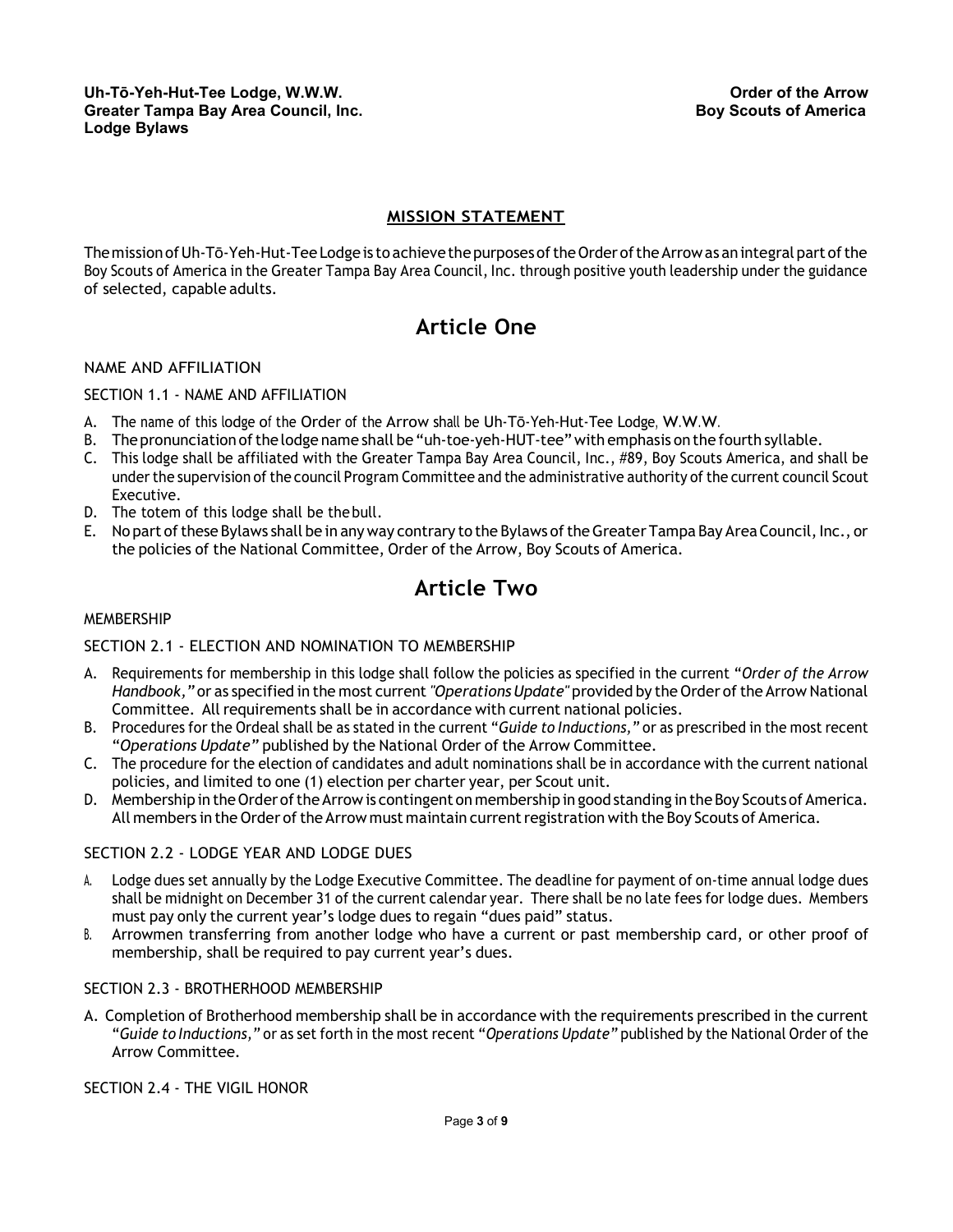- A. Attainment oftheVigilHonor shall bein accordancewith the requirements asprescribed inthecurrent "*Guide to Inductions,"* or as set forth in the most recent "*Operations Update"* published by the National Order of the Arrow Committee.
- B. The Lodge Chief shall appoint a Vigil Honor Selection committee chairman, who is a youth Vigil Honor member, for the purpose of selecting Vigil Honor candidates forthe current lodge year. The Lodge Chief shall also appoint at least one youth member, who is not yet eligible for the Vigil Honor, to be part of the selection committee. The Lodge Adviser shall appoint an adult adviser for the Vigil Honor Selection committee, and a limited number of additional adults to aid in the selection of adult candidates. The selection process shall be by vote of the youth members of the selection committee.
- C. Lodge Chief shall be responsible for appointing members to serve on the Vigil Honor selection committee, and shall be in accordance with the current "Guide to Inductions," or as set forth in the most recent "Operations Update" published by the National Order of the Arrow Committee.
- D. Nominations for the Vigil Honor shall be submitted prior to the selection meeting. Other nominations may be made by members of the Vigil Honor Selection committee at the annual selection meeting.

## **Article Three**

## <span id="page-3-0"></span>LODGE LEADERSHIP

## SECTION 3.1 - LODGE OFFICERS AND STRUCTURE

- A. The elected officers of this lodge shall be the following: Lodge Chief, Lodge Vice-Chief Vice-Chief of Operations, Lodge Vice-Chief of Membership, Secretary, Treasurer, and Historian.
- B. The lodge shall have the following standing committees: American Indian Activites (A.I.A), Section and National Events, Vigil Honor, Service, Food Service, Program, Training, First Aid, Chaplain, Unit Elections & Contact, Ceremonies, Elangomat, Nimat, Membership & Registration, Troop Representative, Information Technology (I.T), Graphic Arts, Communications, Trading Post, Fundraising, Awards, and any other *ad hoc* committees deemed necessary by the current Lodge Chief. Each standing and *ad hoc* committee shall have an appointed committee chairman or cochairmen, if deemed appropriate by the Lodge Chief.
- C. All officers of the lodge and committee chairmen shall be members in good standing and under twenty-one (21) years of age for their entire term of office.
- D. The voting members of the Lodge Executive Board (LEB) shall consist of the Lodge Chief, Vice-Chief of Operations, Vice-Chief of Membership, Chapter Chiefs, Secretary, Treasurer, Historian. The immediate past Lodge Chief serves as an adviser and non-voting member of the LEB. The LEB shall be responsible for the business of the lodge between meetings of the LEC.
- E. The Lodge Executive Committee (LEC) shall consist of all elected officers and appointed committee chairmen of the lodge. The LEC shall be responsible for conducting lodge business between the general meetings of the lodge. *Ad hoc*  committee chairmen shall not be voting members of the LEC.
- F. The Lodge Chief may, with the advice and consent of the Lodge Adviser, remove lodge officers or LEC members who are negligent in their duties. Replacement of any elected officer shall be in accordance with the special elections procedures set forth herein. Replacement of committee chairmen shall be within the Lodge Chief's discretion.
- G. In the event of the resignation of the Lodge Chief, the Vice-Chief of Operations shall assume the office of Lodge Chief until the next regularly scheduled general lodge meeting. At that time, a special election shall be held to fill out the remainder of the Lodge Chief'sterm.
- H. Members of the LEC shall be considered automatically resigned if they have two (2) unexcused absences from LEC or lodge meetings. The Lodge Chief or Lodge Adviser may excuse any absence.
- I. To be eligible to hold a lodge office, a youth must be a current dues paid member ofthe BSA and the Lodge.
- J. Nominees for lodge office must have approval by the Lodge Adviser, or Lodge Staff Adviser in absence of the Lodge Adviser, prior to the election
- K. The lodge officer term of service is from the annual Lodge Banquet to the following year's Lodge Banquet.
- L. The election of the lodge's officers shall be held at the general lodge meeting at the spring lodge meeting.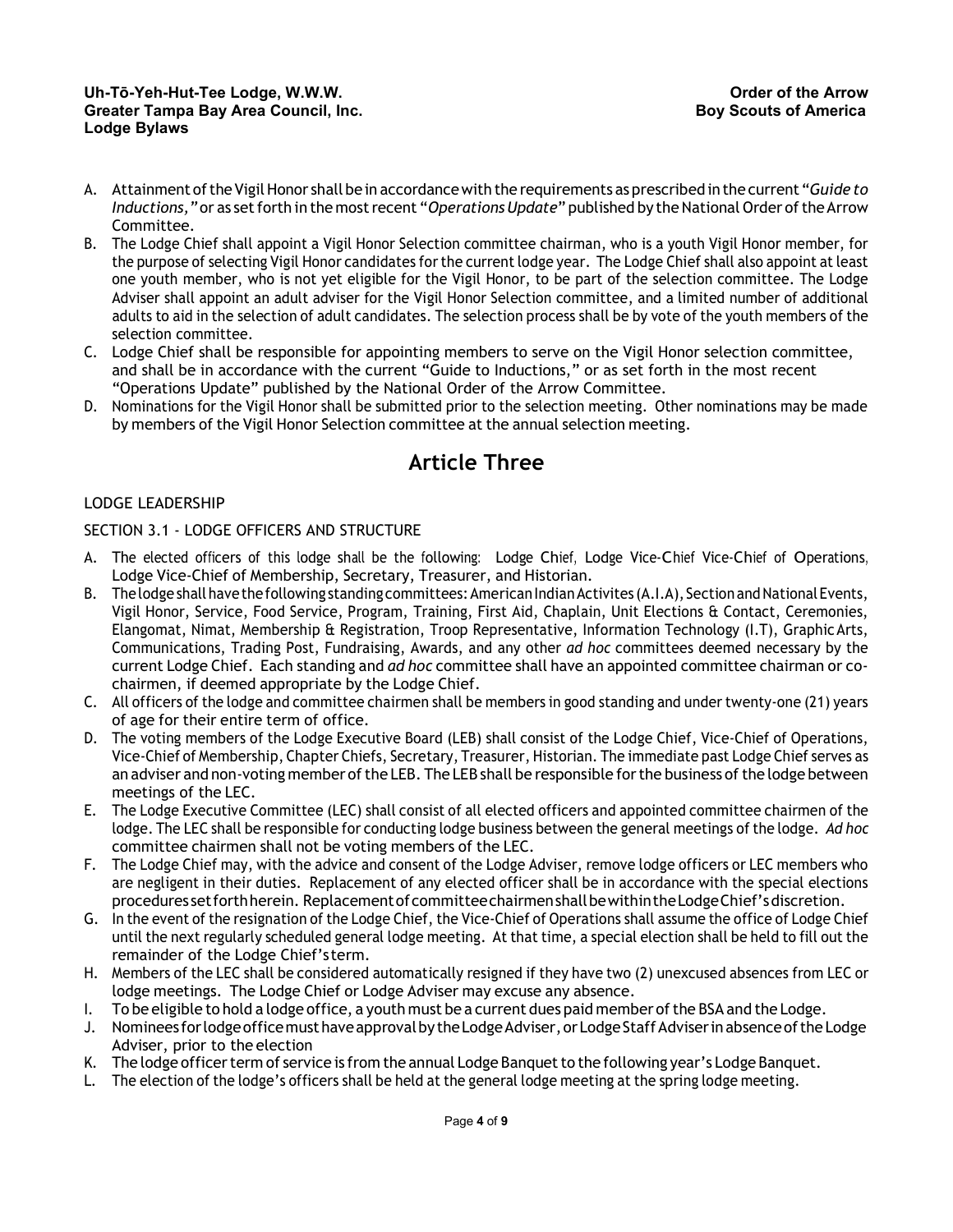#### **Uh-Tō-Yeh-Hut-Tee Lodge, W.W.W. Greater Tampa Bay Area Council, Inc. Lodge Bylaws**

- M. Nominations for lodge officers shall be received at general lodge meeting at which the election is to be held. A nomineewhoisnotelectedtotheofficeforwhichheisnominatedmay standforelectiontoanofficeforwhichthe vote is subsequently held.
- N. Special elections to fill vacancies shall be held as determined by the Lodge Chief by agreement of the Vice-Chiefs, within twenty (20) days after the vacancy occurs. Special elections must be announced to the lodge at least fifteen (15) days prior to the election. Nominations for a special election must be made at least ten (10) days prior to the election. Special elections may be conducted inperson at any regularly scheduled generallodge meetingor electronically via email. If a special election is held via e-mail, the Lodge Secretary, prior to the election, shall distribute to the LEC a list of the current voting members of the lodge. Instructions for an electronic special election shall require that each voting member submit his vote to the Lodge Chief and Lodge Secretary, or otherlodge officer designated by the Lodge Adviser if one of those positions is vacant, and Lodge Adviser for verification. The quorum for Special elections shall be five (5) percent of voting members of the lodge youth membership. The Lodge Secretary shall certify the results of a special election to the lodge within forty-eight (48) hours of the election.
- O. Each voting member shall have one vote for one (1) candidate for each office for which an election is being held. The vote shall be taken by secret, paper ballot, or via e-mail if designated for a special election. The candidate for each office receiving the majority of votes cast shall be elected to office.
- P. The Lodge Chief shall appoint and have the authority to remove the chairmen of the standing and *ad hoc* committees.
- Q. Thelodge organizational structure is defined by the decision of the LEC and the approved organizational chart will be posted on the lodge website.
- R. The duties and responsibilities of the lodge leadership and chapter leadership is defined by decision of the LEC in the form of a document entitled "Roles and Responsibilities of Officers and Chairmen". This document will be posted on the lodge website.

## SECTION 3.2 - ADVISERS

- A. The lodge shall have a Lodge Staff Adviser, Lodge Adviser, and other advisers as needed.
- B. Advisers shall be appointed by the Lodge Adviser with discussion from the Staff Adviser and Lodge Chief.
- C. Advisers shall advise their officers and chairmen. But, the decision of the youth officer or chairman shall be final. Any veto by the Lodge Adviser, Lodge Staff Adviser, and/or Scout Executive should be limited to violation of BSA or OA policy, health & safety issues, and proper Scouting decorum.
- D. Advisers may not vote in any lodge business.

## SECTION 3.3 - CHAPTERS

- A. In addition to the Chapter Chiefs, each chapter shall have an elected Chapter Vice-Chief of Membership and Vice-Chief of Operations.
- B. In the absence of the Chapter Chief at any general lodge business, LEB, or LEC meeting, the Chapter Vice-Chief of Operations, or if he is also absent, the Vice-Chief of Membership may serve and vote in the Chapter Chief's stead.
- C. Chapter Vice-Chiefs shall be non-voting members of the Lodge Executive Committee (LEC).
- D. In addition to Chapter Advisers, each chapter shall have Associate Chapter Advisers, as necessary, appointed by the Lodge Adviser.
- E. Each chapter shall have a Chapter Staff Adviser, appointed by the Supreme Chief of the Fire (Scout Executive) or his designee.
- F. At the date of adoption of these Bylaws, the lodge has the following chapters:
	- a. Allouchsit (North) Chapter Withlacoochee District
	- b. Allouchsit (South) Chapter AllohakDistrict
	- c. Calusa Chapter SkywayDistrict
	- d. Gischileu Chapter Lake RegionDistrict
	- e. Netopalis Tachquiwi Chapter- Fort BrookeDistrict
	- f. Osceola Chapter MiccosukeeDistrict
	- g. Pethakhuwe Chapter Thunderbird and Timucua District
	- h. Tocobaga Chapter Anclote District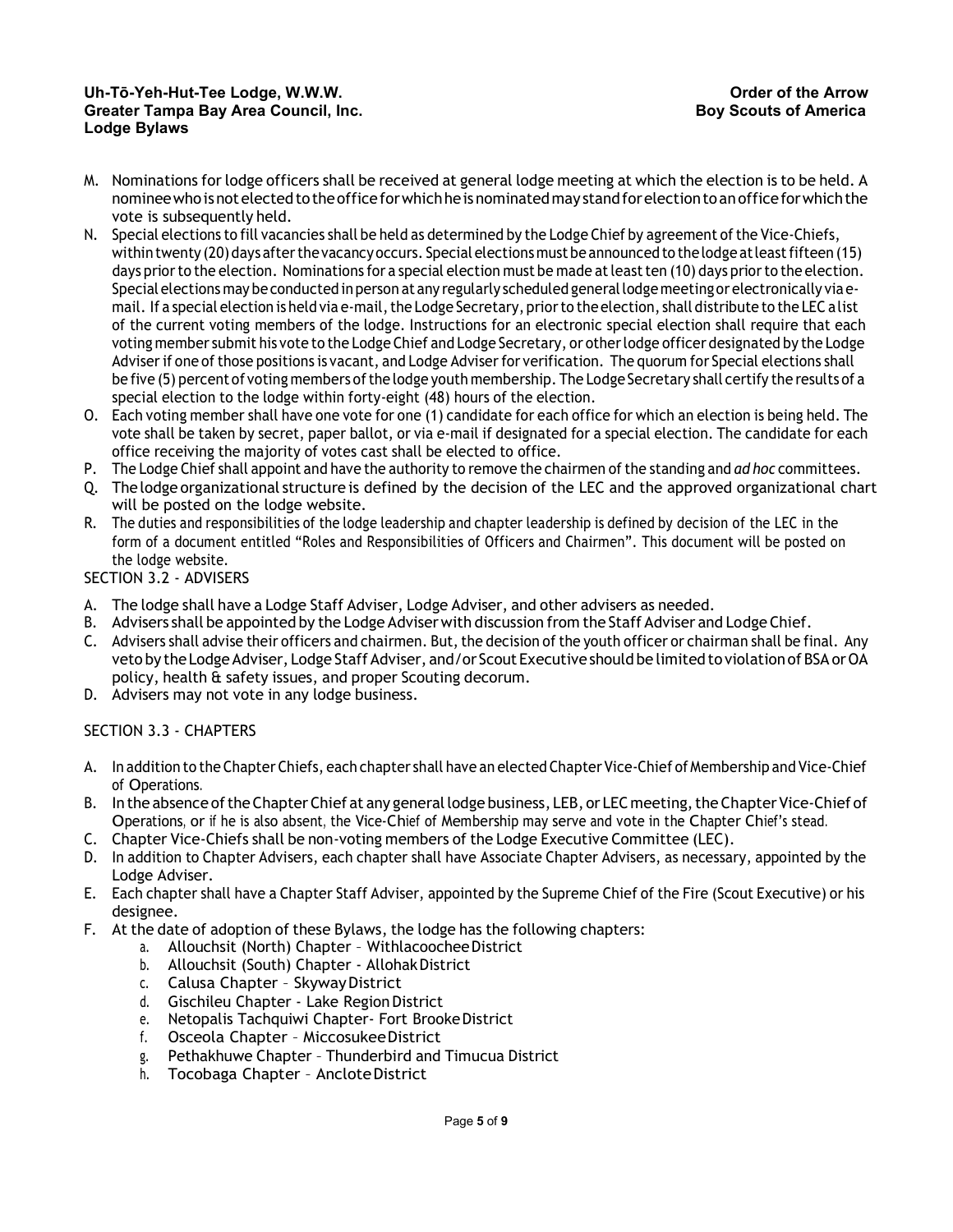#### **Uh-Tō-Yeh-Hut-Tee Lodge, W.W.W. Greater Tampa Bay Area Council, Inc. Lodge Bylaws**

G. With the approval of the Scout Executive, the LEC may vote to change the boundaries of each chapter to be consistent with the boundaries of one or more districts within the council.

## **Article Four**

## <span id="page-5-0"></span>LODGE FINANCES

## SECTION 4.1 - FINANCIAL MATTERS

- A. All Order of the Arrow, Uh-Tō-Yeh-Hut-Tee Lodge funds shall be maintained by the Greater Tampa Bay Area Council, Inc., Boy Scouts of America.
- B. The lodge funds shall be placed in a special custodial account (s) which has been set up to maintain lodge funds.
- C. The Lodge Treasurer shall be responsible for reporting and auditing these funds through the normal accounting procedures as assisted by the Council bookkeeper and accountant.
- D. The lodge shall, at any time requested, open the lodge financial records for review by any lodge member.
- E. Priortothebeginning of eachnewlodgeyear,theLodgeChief willwork closelywiththeLodge Adviser,and Lodge Treasurer and Lodge Treasurer Adviser, to develop an annual Lodge Budget. This budget should include all anticipated income, expense requirements for each LEB officer, for each committee of the LEC, and any other expense items as deemed necessary by the LEC. The lodge budget will become effective upon the approval of the LEC.

## **Article Five**

## <span id="page-5-1"></span>SECTION 5.1 - VOTING

- A. Voting members of the lodge shall be the youth members of the lodge, those current dues paid members, under twenty-one (21) years of age, and shall be in accordance with national standards.
- B. Lodge officers shall be elected at the spring lodge meeting and take office at the Lodge Banquet.
- C. Chapter officers shall be elected annually at a chapter meeting scheduled at the discretion of each chapter and take office at the Lodge Banquet.
- D. A quorum for lodge elections or any other matter to be voted upon by the lodge shall be ten percent (10%) of the lodge's voting members.
- E. A quorum for LEB or LEC meetings shall be thirty percent (30%) of the active members of each body.
- F. Other than lodge elections, any matter or motion to be voted upon by the lodge shall be made in writing and circulated to all lodge members via e-mail, and any other method deemed appropriate by the Lodge Chief, at least fourteen (14) days prior to the general lodge meeting at which time such vote shall take place. The Lodge Secretary shall be responsible for distributing any motions he receives in a timely manner.
- G. With the exception of special elections as herein specified, general lodge meetings at whichbusiness is conducted shall be held in person.
- H. Unless otherwise stated herein, meetings and voting shall be conducted in accordance with the most current version of *Robert's Rules of Order*. Simplified procedures consistent with *Robert's Rules of Order* may be used.
- I. In the event of a tie vote during LEB or LEC meetings or general lodge meetings, with the exception of election for Lodge Chief, the Lodge Chief may vote to break the tie.
- J. Matters may be voted upon by voice vote during telephonic or Council approved internet meeting application meetings of the LEB or LEC. Matters may be voted upon via e-mail for business to be conducted by the LEB or LEC outside of scheduled meetings, so long as proper notice is given as specified in Section 7.1(C) and (D) of these Bylaws. No voting shall be allowed via social media or any other method not otherwise specified herein. Motions, seconds to motions, and allowance for discussion are required for all business voted upon via e-mail or other LEB approved electronic method. The Lodge Chief may prohibit voting via e-mail on any matter.
- K. Proxy voting shall not be allowed in any general lodge meeting, LEB, or LEC meeting, whetherthe meeting shall be held in person, telephonically, or electronically.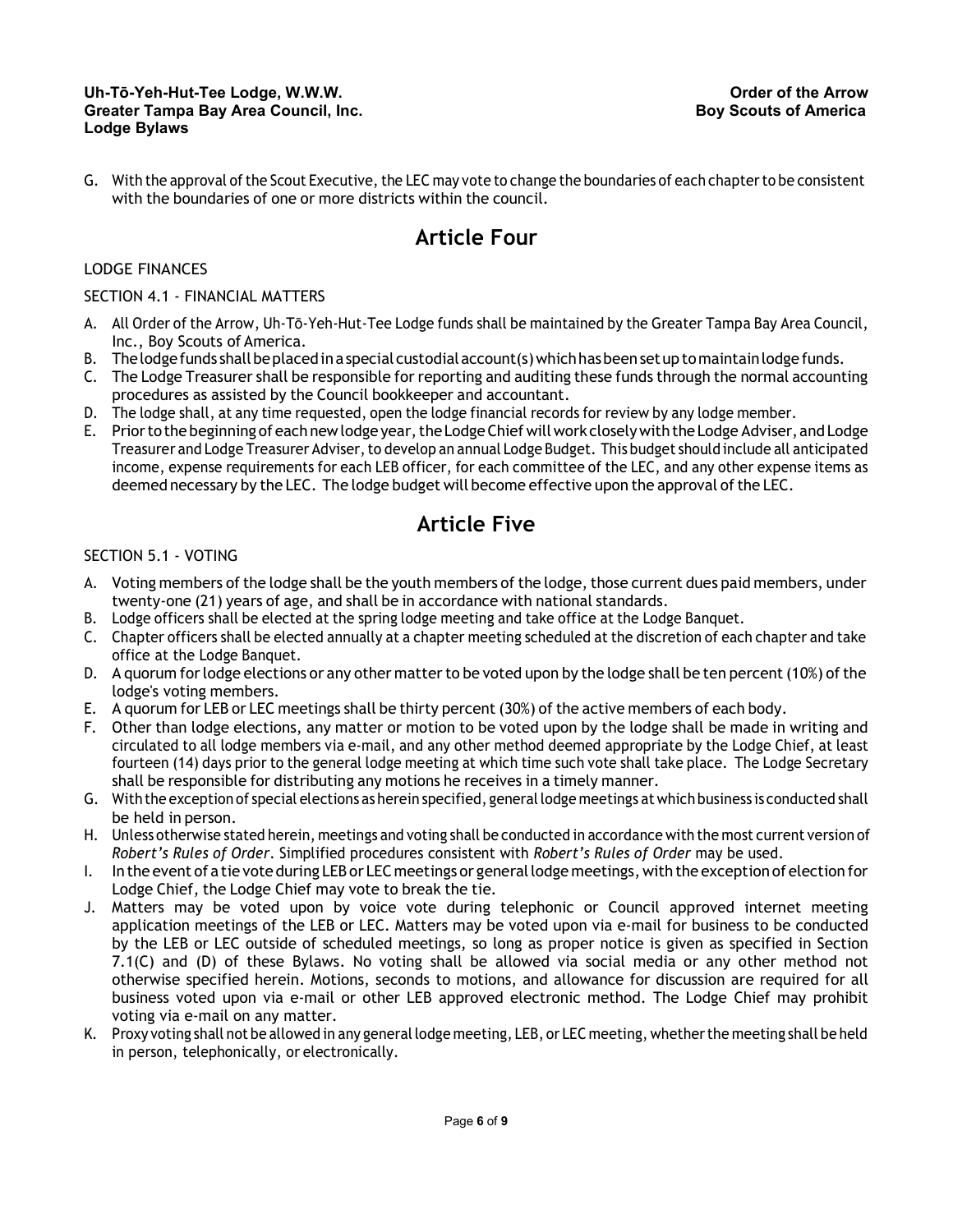## **Article Six**

## SECTION 6.1 – INSIGNIA AND BRANDING

- <span id="page-6-0"></span>A. The lodge shall have a standard pocket flap patch bearing the lodge name, totem, and initials of Brotherhood (WWW) or national OA trademark Arrowhead. The flap must also bear either the initials "BSA" or the official BSA fleur-de-lis.
- B. All other lodge flaps or patches for this lodge shall bear the lodge name and lodge totem, or representation of the lodge totem, as well as the initials of Brotherhood (WWW) or the national OA trademark Arrowhead, and the initials "BSA" or the official BSAfleur-de-lis.
- C. OnlycurrentduespaidmembersareentitledtoweartheinsigniaofthelodgeandoftheOrderoftheArrowontheir field uniforms, the sash of the Order of the Arrow or other insignia representing membership in the Order and the lodge. Insignia shall be worn and displayed in strict compliance with the Insignia Guide of the Boy Scouts of America.
- D. The LEC shall approve the graphic design for lodge flaps.
- E. All publications, newsletters, lodge announcements or e-mails, forms, promotional items, event programs, websites, andsocialmediasitesshallcontainbrandingincompliancewiththecurrentOrderoftheArrowBrandGuidelines.

## **Article Seven**

## <span id="page-6-1"></span>SECTION 7.1 – MEETINGS AND EVENTS

- A. The lodge shall meet at least four (4) times per year in conjunction with the scheduled conclaves, fellowship and banquet.
- B. A Lodge Banquet shall be held in the spring each year, afterthe spring lodge meeting. To minimize conflict with council and district events, the dates and times for lodge events shall be planned in conjunction with the council program calendareach year. The LEC shall determine the council camp or other location at which to hold lodge events each year.
- C. The LEB shall meet at such times and locations as deemed appropriate by the Lodge Chief, with advice ofthe Lodge Adviser. LEB meetings may be held telephonically or via council approved internet meeting applications with seven (7) days of notice given to officers and advisors. The Lodge Chief shall be responsible for arranging teleconference services. LEB business may be conducted via email with seven (7) days of notice given to officers and advisors.
- D. The LEC shall meet at least five (5) times per year, outside of lodge events, at such times and locations as deemed appropriate by the Lodge Chief, with advice of the Lodge Adviser. LEC meetings may be held telephonically or via council approved internet meeting applications with ten (10) days of notice given to officers, chairmen, and advisers. The Lodge Chief shall be responsible for arranging teleconference services. LEC business may be proposed by any LEC member and conducted via e-mail, without a meeting and with seven (7) days of notice given to officers, chairmen, and advisers.
- E. A Lodge Leadership Development (LLD) shall be held each year.
- F. Otherevents, such as servicedaysand fundraisers, shall beheldattimesandlocationseachyearasdeemed appropriate by the LEC or designated lodge committee.
- G. Chapter Ordeals may be held by one or more chapters outside of lodge events. Dates, times, and locations for chapter Ordeals shall be approved by the LEC. The chapter or chapters hosting a chapter Ordeal shall work in conjunction with the lodge Inductions committee to ensure all national policies related to the Ordeal as well as health and safety guidelines are followed.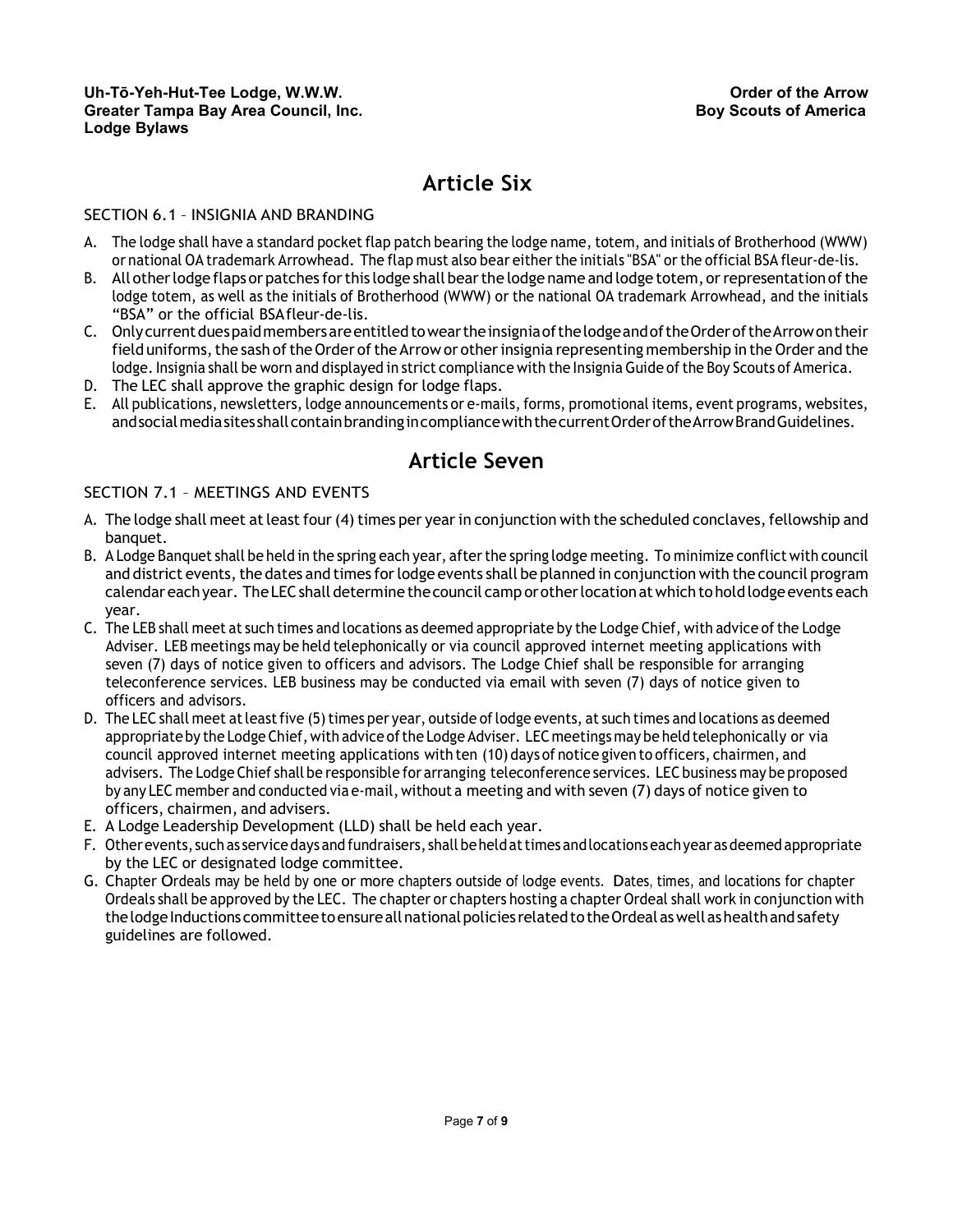# **Article Eight**

## <span id="page-7-0"></span>SECTION 8.1 - AMENDMENTS

A. Amendments to these Bylaws may be made as follows:

- 1. By a two-thirds (2/3) vote of the LEC.
- 2. Upon written motion by any voting member of the lodge submitted to the LEC and with one-fifth (1/5) of the LEC voting to have the amendment brought for a vote at a general lodge meeting. Approval of any amendment shall require a two-thirds  $(2/3)$  vote of the lodge voting members, based on the quorum rule in Section 5.1(D). Any proposed amendment to these Bylaws shall be announced to the lodge consistent with Section 5.1(E) of these Bylaws.
- B. ThefollowingRulesare requiredby thecurrentprintingofthe*GuideforOfficesandAdvisers*andcanbe amendedonly in strict compliance with the requirements of the guide:

Section 1.1 (C) and 1.1 (E) Section 2.1, 2.3 and 2.4 (A) Section 4.1 (A) and 4.1 (B) Section 5.1 (A) and 5.1 (B)

## **Article Nine**

#### SECTION 9.1 - TRADITIONS OF THE LODGE

- <span id="page-7-1"></span>A. Vigil Honor candidates shall receive, after being called out, a Vigil Honor triangle.
- C. The Founder's Award is presented according to the national standards. The lodge Awards committee determines the recipients annually for presentation at the Lodge Banquet.
- D. Otherlodge individual and chapter awards, as determined by the LEC and selected by the Awards committee, may be presented at the Lodge Banquet.
- E. Nominations for individual awards shall be made in writing and submitted to the Lodge Secretary prior to the end of the winter lodge meeting.

## **Article Ten**

## SECTION 10.1 - LODGE PROPERTY

- <span id="page-7-2"></span>A. All lodge property is to be marked as follows: Property of Uh-Tō-Yeh-Hut-Tee Lodge, Greater Tampa Bay Area Council, Inc., BSA.
- B. All lodge property shall be inventoried by designated LEC members and shall be submitted to the LEC.
- C. Inventories shall be taken after each lodge event. Damaged items shall betagged and a repair orderfiled.
- D. The Lodge Chief, with advice of the Lodge Adviser, shall establish a method fortracking individual use of lodge property.
- E. Unless otherwise specified by the Lodge Chief and Lodge Adviser, all lodge properties shall be stored in one of the following places:
	- 1. Council camps.
	- 2. The Council Service Center.
	- 3. Lodge trophy cases or display cases at a council camp or service center.